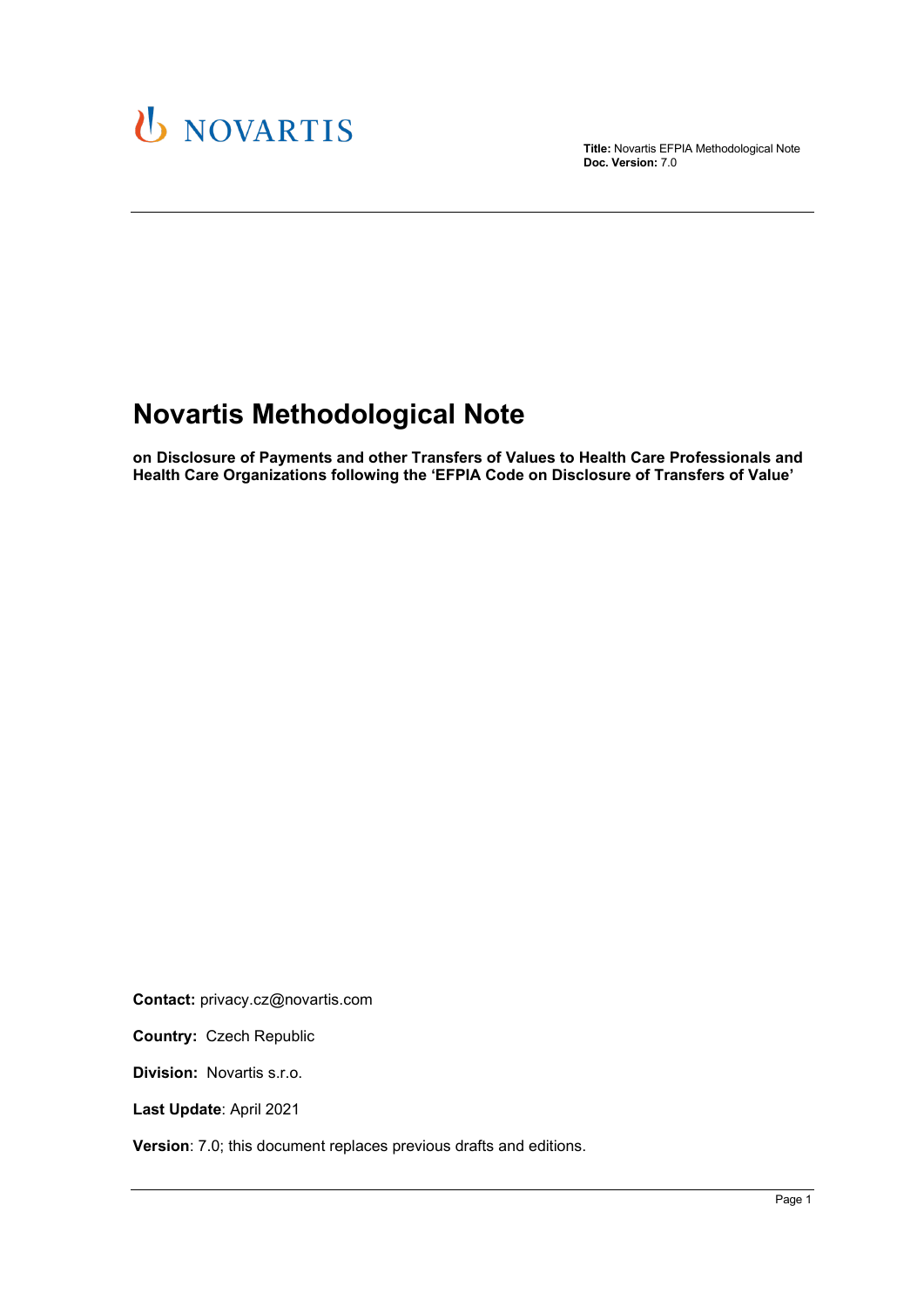

#### **Table of Contents**

| 1. |                                                                                          |  |
|----|------------------------------------------------------------------------------------------|--|
| 2. |                                                                                          |  |
| 3. |                                                                                          |  |
| 4. |                                                                                          |  |
| 5. | Novartis' Disclosure Recognition Methodology and Related Business Decisions5             |  |
|    | 5.1                                                                                      |  |
|    | 5.2                                                                                      |  |
|    | Transfer of Value Categories According to the EFPIA Disclosure7<br>5.3                   |  |
|    |                                                                                          |  |
|    |                                                                                          |  |
|    | 5.3.2.1 Transfer of Values Related to Contribution to Costs of Events - Sponsorship      |  |
|    | 5.3.2.2 Transfer of Values Related to Contribution to Costs of Events - Registration     |  |
|    | 5.3.2.3 Transfer of Values Related to Contribution to Costs of Events - Travel &         |  |
|    | 5.3.3 Transfer of Values Related to Contribution to Fees for Service and Consultancy. 10 |  |
|    | 5.3.3.1 Transfer of Values related to Contribution to Fees for Service and               |  |
|    | 5.3.3.2 Transfer of Values related to Contribution to Fees for Service and               |  |
|    | 5.3.4 Transfer of Values Related to Research and Development 11                          |  |
| 6. | Measures Taken to Ensure Compliance with Data Privacy Requirements 12                    |  |
|    | Safeguarding Measures to Address Lawful Collection, Processing and Transfer of<br>6.1    |  |
|    | 6.2                                                                                      |  |
| 7. |                                                                                          |  |
| 8. |                                                                                          |  |
| 9. |                                                                                          |  |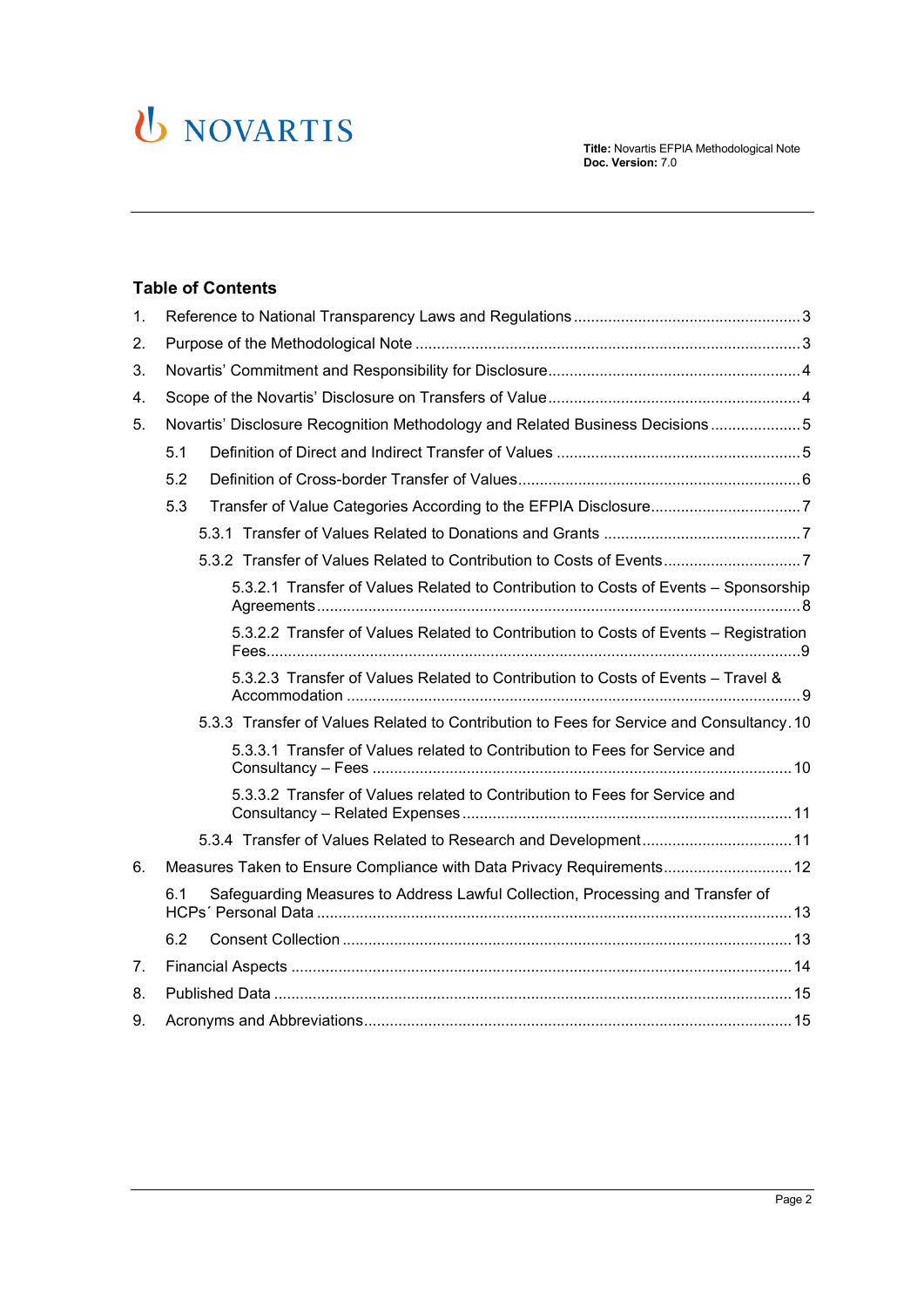

## <span id="page-2-0"></span>**1. Reference to National Transparency Laws and Regulations**

Novartis supports laws and regulations that promote transparency around relationships between healthcare companies, Healthcare Professionals (HCPs) and Healthcare Organizations (HCOs) associated with Transfers of Value  $(ToVs)^1$  $(ToVs)^1$  related to prescriptiononly medicines by establishing a single, consistent transparency standard in Europe for disclosing ToVs across its divisions and European countries, by following the EFPIA transparency requirements and requirements set in local transparency laws.

As a Novartis Company and member of the national EFPIA Member Association (AIFP), Novartis s.r.o. complies with the obligation to collect, disclose and report ToVs related to prescription-only medicines to HCPs/HCOs in accordance with the:

- *fNational transposition of the EFPIA Code On Disclosure Of Transfers Of Value From Pharmaceutical Companies To Healthcare Professionals And Healthcare Organizations) [2](#page-2-3)*

AIFP Code on Disclosure Of Transfers Of Value From Pharmaceutical Companies To Healthcare Professionals And Healthcare Organizations (Approved by the AFIP General Meeting on 21 November 2013, last revision on 23rd May 2014)

Local AIFP prepared the AIFP Methodology on Disclosure. The aim of this document is to provide readers of disclosed data with further information about methodologies used when disclosing Transfer of Values. As all data are disclosed on the central platform [https://aifp.cz/cs/transparentni-spoluprace-2/,](https://aifp.cz/cs/transparentni-spoluprace-2/) one common methodological note covering almost all areas that need to be clarified was prepared. However, some parts of the methodology, not strictly specified by this methodological note, may slightly differ among companies and each company shall therefore publish its own methodology as well.

Note: Further details on the Novartis' position on transparency are given in chapter [3.](#page-3-0)

## <span id="page-2-1"></span>**2. Purpose of the Methodological Note**

<span id="page-2-2"></span><sup>1</sup> A definition on the terms "HCP/HCO" and "ToVs" is provided in chapter 9 of this document.

<span id="page-2-3"></span><sup>2</sup> The 2019 EFPIA Code of Practice (in short: EFPIA Disclosure Code) states in Section 23.05 *(Methodology)* that "e*ach Member Company must publish a note summarizing the methodologies used by it in preparing the disclosures and identifying Transfers of Value for each category described in Section 23.05. The note, including a general summary and/or country specific considerations, must describe the recognition methodologies applied, and should include the treatment of multi-year contracts, VAT and other tax aspects, currency aspects and other issues related to the timing and amount of Transfers of Value for purposes of this Code, as applicable*".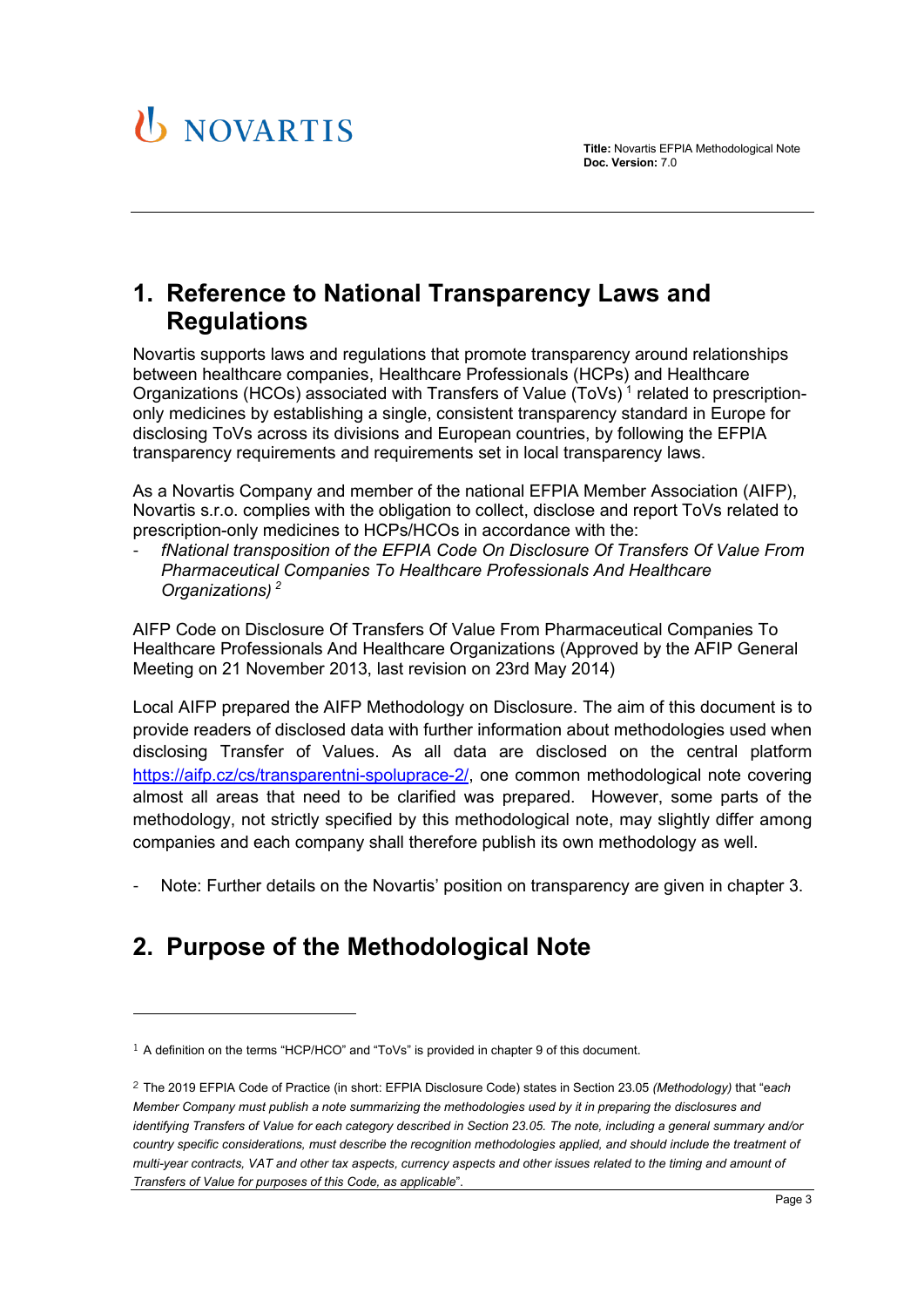



This document is intended to serve as supporting documentation for the 2020 Novartis s.r.o. Disclosure Report based on AIFP template requirements. Novartis s.r.o. position is based on the interpretation of the current version of the EFPIA Disclosure Code into AIFP Disclosure Code.

The Methodological Note summarizes the disclosure recognition methodologies and business decisions as well as country specific considerations applied by Novartis s.r.o. in order to identify, collect and report ToVs for each disclosure category as described in Section 23.05 of the EFPIA Disclosure Code.

## <span id="page-3-0"></span>**3. Novartis' Commitment and Responsibility for Disclosure**

Novartis supports laws and regulations that promote transparency around relationships between healthcare companies and HCPs/HCOs associated with ToVs related to prescription-only medicines.

Novartis establishes a single, consistent transparency standard for disclosing ToVs in all EFPIA countries.

## <span id="page-3-1"></span>**4. Scope of the Novartis' Disclosure on Transfers of Value**

This 2020 Novartis s.r.o. Disclosure Report is following the disclosure standards pursuant to the EFPIA Disclosure Code-AIFP Disclosure Code. Subject to this disclosure report are all direct or indirect ToVs related to prescription-only medicinesdisclosed by Novartis s.r.o. to or for the benefit of a Recipient made by any Novartis affiliate as described in Article 23 of the EFPIA Disclosure CodeFurther details on the disclosure scope will be provided in chapter [4](#page-3-1) of this document.

The legal definition of 'prescription-only medicine' is pursuant to the Definition stated in local pharmaceutical regulation issued by State Institue for Drug Control. ToVs related to a group of products that includes prescription-only medicines (e.g. combination products/diagnostics and medicinal products) are reported in total following the disclosure requirements of the EFPIA Disclosure Code.

In summary:

• The 2020 Disclosure Report – AIFP Disclosure Report covers direct and indirect ToVs, payments, in kind or otherwise, made to HCPs/HCOs in connection with the development and sale of prescription-only medicinal products exclusively for human use, whether for promotional purposes or otherwise.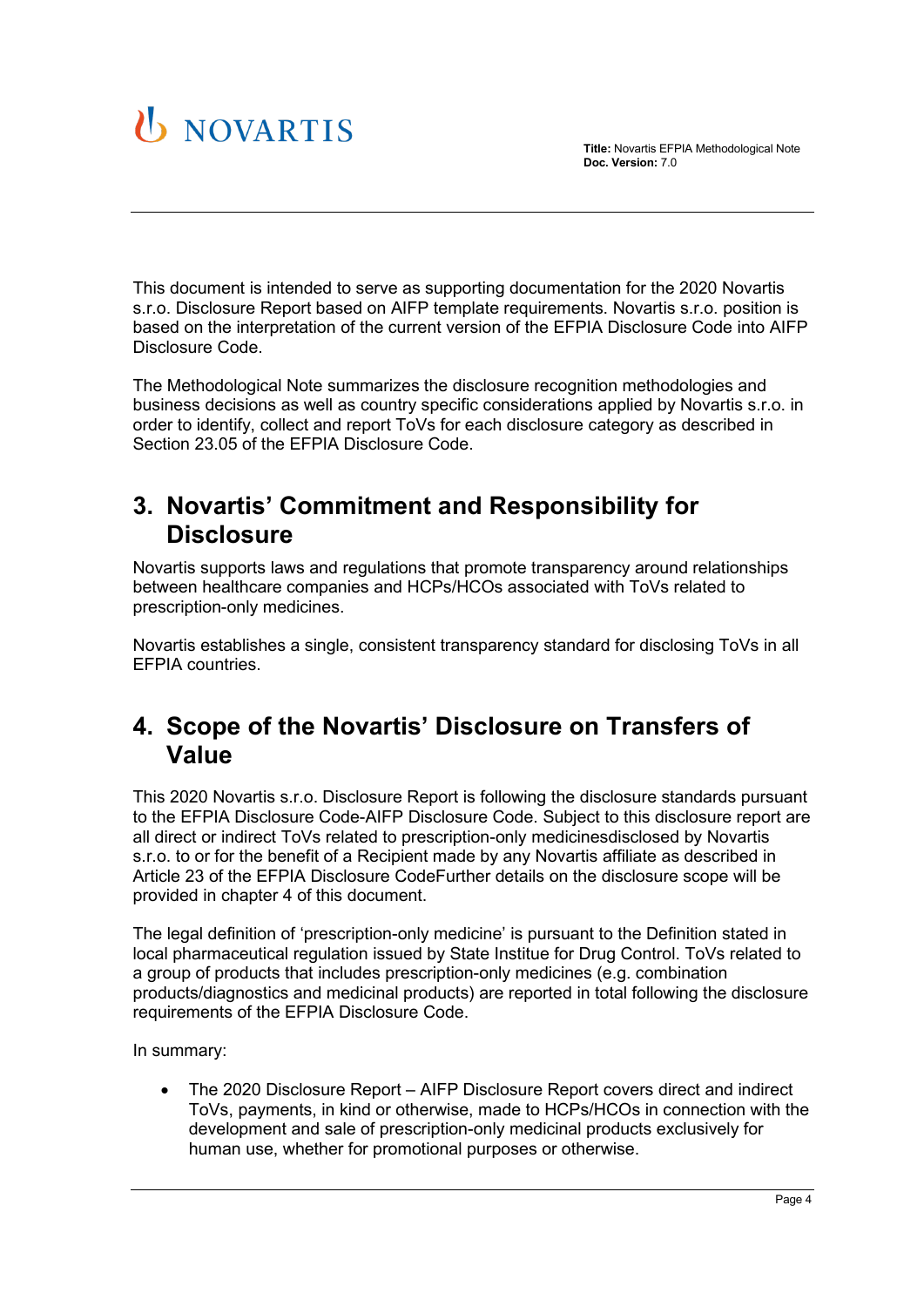



• The 2020 Disclosure Report – AIFP Disclosure Report covers provision of funds for the support and the advancement of genuine medical education of HCP, patients and/or the public on clinical, scientific and/or health care topics relevant to the therapeutic areas as educational grants.

In this report, Novartis s.r.o. (Czech Republic) discloses the amounts of value transferred by type of ToVs with data coverage from January  $1<sup>st</sup> 20120$  to December  $31<sup>st</sup> 2020$ . Novartis s.r.o. disclosure is performed for the full calendar year 2020.

Whenever possible, Novartis s.r.o. follows the principle of disclosure on individual HCP/HCO level, to ensure that each Recipient is referred to in such a way that there is no doubt as to the identity of the HCP/HCO benefitting from the ToVs. Aggregate disclosure for non Research and Development ToVs is only used in exceptional cases, e.g. if consent could not be obtained despite best efforts or in case of withdrawal of consent.

This report also includes Transfer of Values made by Advanced Accelerator Application Novartis Gene Therapies.

## <span id="page-4-0"></span>**5. Novartis' Disclosure Recognition Methodology and Related Business Decisions**

This chapter represents the central pillar of this Methodological Note. It provides comprehensive information on the terminology definitions, recognition methodology and business decisions that affected how the published ToVs data was established for each category of the disclosure report.

Novartis s.r.o. applies the definition of the HCP/HCO as outlined in the EFPIA Disclosure Code Schedule 1 (Scope - § 4) - pursuant to the AIFP disclosure code.

Novartis s.r.o. has developed HCP/HCO unique identifiers to ensure that the identity of the HCP/HCO benefitting from the ToVs is clearly distinguishable for each Novartis affiliate.

In accordance with EFPIA Disclosure Code Schedule 1 and pursuant to the national AIFP Disclosure code, ToVs to an HCP/HCO are disclosed in the country where the Recipient's primary practice is located, independent of whether the ToVs occurred inside or outside that country. The physical address where the HCP has his primary practice or the principal address of an HCO is used as the deciding factor when determining in which country the data should be disclosed.

### <span id="page-4-1"></span>**5.1 Definition of Direct and Indirect Transfer of Values**

Novartis s.r.o. applies the EFPIA definition of ToVs as outlined in EFPIA Disclosure Code Definitions - pursuant to the definition in the AIFP Diclosure Code.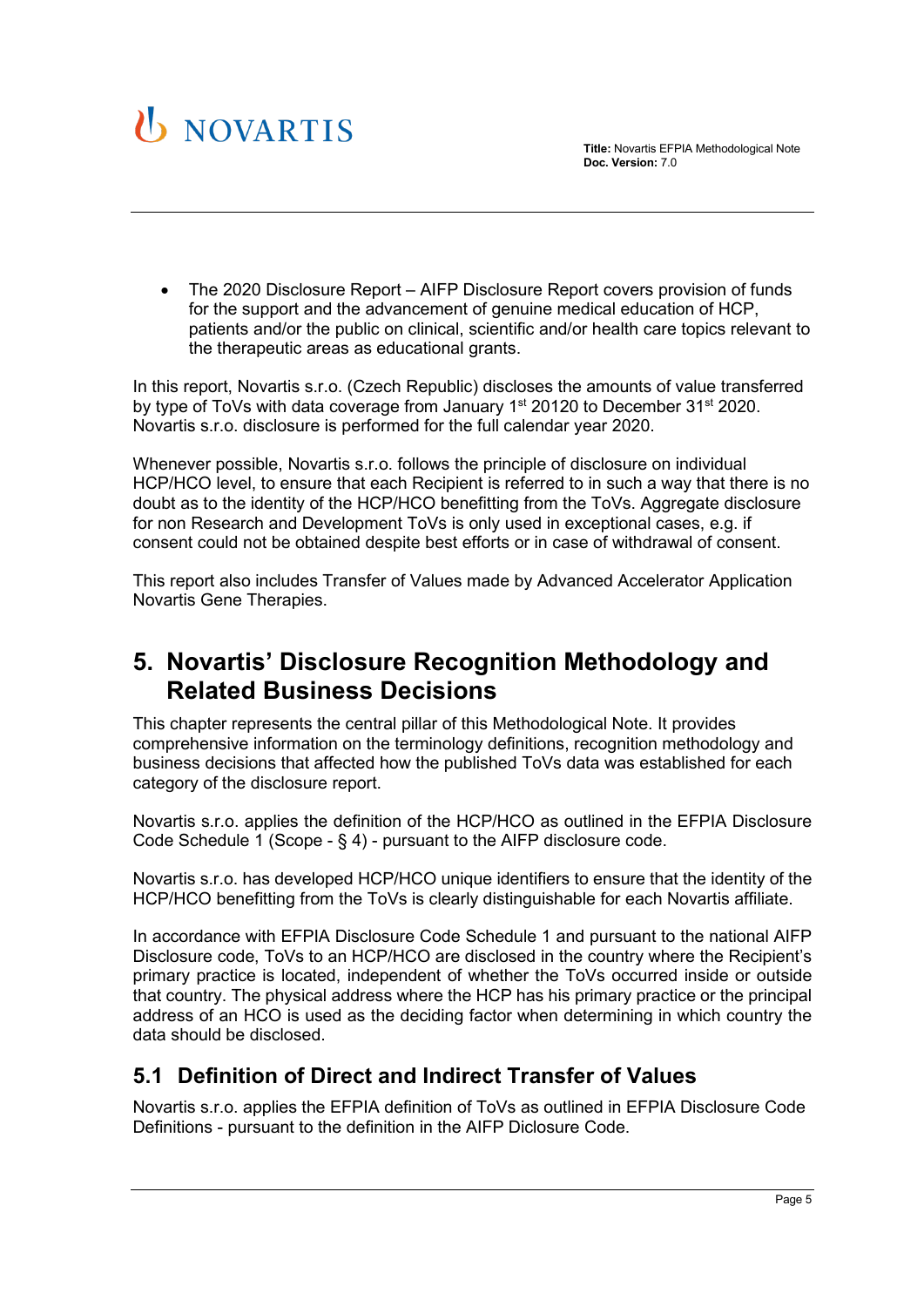# U NOVARTIS

According to the EFPIA Disclosure Code Definitions, the following definitions apply throughout this report:

- Direct ToVs are defined as those ToVs, payments or in kind, made directly by the Novartis affiliate to the benefitting HCPs/HCOs.
- Indirect ToVs are defined as those ToVs made through an intermediary (third party) on behalf of a Novartis affiliate for the benefit of HCP/HCO where the Novartis affiliate knows or can identify the HCP/HCO that benefits from the ToVs.

In general, ToVs are reported at the level of the first identifiable Recipient which falls under the EFPIA definition of an HCP/HCO. To the extent possible, disclosure is made under the name of the individual HCP or at the HCO level, as long as this could be achieved with accuracy, consistency and compliance with the EFPIA Disclosure Code and pursuant to the definition in the AIFP Disclosure Code. Where a ToV was made to an individual HCP rendering services on behalf of an HCO indirectly via this HCO, such ToVs are only disclosed once on either Recipient level.

Generally, ToVs to HCPs via an HCO are disclosed at the first level Recipient (HCO), or exceptionally at second level Recipient as mentioned in Section [5.3.2.1,](#page-7-0) if a contract with an HCO specifies that part of the amount must be used to engage HCPs nominated by Novartis s.r.o. When a tripartite contract exists between Novartis s.r.o. an HCO and an HCP, with the HCP as benefitting party, ToVs are disclosed at HCP level. If Novartis s.r.o. holds a contract with a non-HCO Third-Party vendor acting on behalf of Novartis s.r.o. and who is contracting independent HCP/HCO to provide a reportable activity, ToVs are disclosed at the individual subcontracted HCP/HCO level, unless the HCP/HCO must remain unknown in order to comply with good market practices or Novartis internal rules.

ToVs from distributors of Novartis s.r.o. to HCPs/HCOs whose primary practice is in an EFPIA country must be disclosed if the distributor is making a ToV on behalf of Novartis s.r.o. (influencing the promotional activities and selection of Recipient). ToVs to HCPs/HCOs made through a Continuous Medical Education (CME) non-HCO provider are disclosable if the 3rd party CME provider is acting on behalf of Novartis s.r.o. (and Novartis s.r.o. influenced choice of HCPs/Faculty).

## <span id="page-5-0"></span>**5.2 Definition of Cross-border Transfer of Values**

Novartis s.r.o. applies the EFPIA definition of cross-border ToVs as being a Transfer of Value to an HCP/HCO that **occurred outside** the country where the Recipient has its primary practice, principal professional address or place of incorporation provided that this country is an EFPIA and MedTech regulated countries.

In general, such ToVs are disclosed in the country where the Recipient has its principal practice, principal professional address or place of incorporation - pursuant to the definition in AIFP Disclosure Code.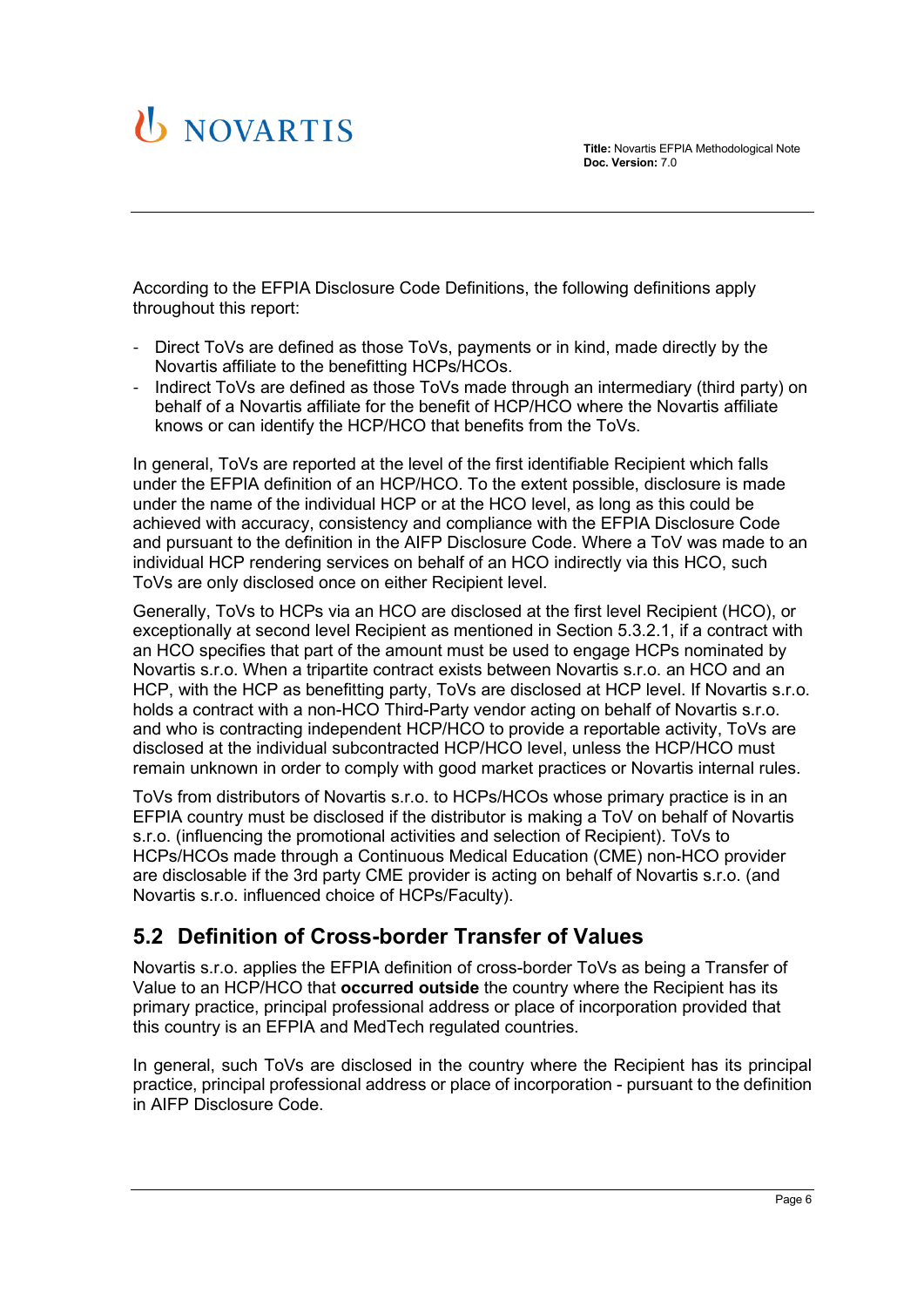## U NOVARTIS

#### <span id="page-6-0"></span>**5.3 Transfer of Value Categories According to the EFPIA Disclosure**

Novartis s.r.o. applies the EFPIA definition of the ToVs categories as outlined in EFPIA Disclosure Code Article 23.05 - pursuant to the definition in the AIFP Disclosure Code.

The following categories constitute the EFPIA Disclosure Template for the 2020 Novartis s.r.o. Disclosure Report (AIFP Disclosure Report):

- Donations and grants to an HCO
- Contribution to costs related to events to an HCO/HCP, such as:
	- Sponsorship agreements<br>- Registration fees
		- **Registration fees**
		- Travel and accommodation
- Fees for service and consultancy to an HCO/HCP
	- Fees for service and consultancy
	- Expenses related to fees for service and consultancy
- Research and development

Details on the recognition methodology and business decisions affecting how the published ToVs data was constructed for each category can be found in the subsequent sub-chapters.

#### <span id="page-6-1"></span>**5.3.1 Transfer of Values Related to Donations and Grants**

Novartis s.r.o. applies the EFPIA definition of the "Donations and Grants" category as outlined in EFPIA Disclosure Code Article 23.05 – pursuant to the definition in AIFP disclosure code.

Grants to a hospital/university department or teaching institution are disclosed in the name of the legal entity that is the Recipient of the ToVs – this may be the hospital, university or independent department within these organizations.

ToVs to a charitable organization are disclosed under the "Donations and Grants" category in the name of the benefitting HCO if the charitable organization falls under the EFPIA definition of a benefitting HCO. Charitable product donations made to HCOs in the context of humanitarian aid are also disclosed in the "Donations and Grants" category.

When grant requests from HCOs include explicit support for publication, then these ToVs are disclosed in the "Donations and Grants" category.

#### <span id="page-6-2"></span>**5.3.2 Transfer of Values Related to Contribution to Costs of Events**

Events are defined as promotional, scientific or professional meetings, congresses, conferences, symposia, and other similar events (including but not limited to advisory board meetings, visits to research or manufacturing facilities, and planning, training or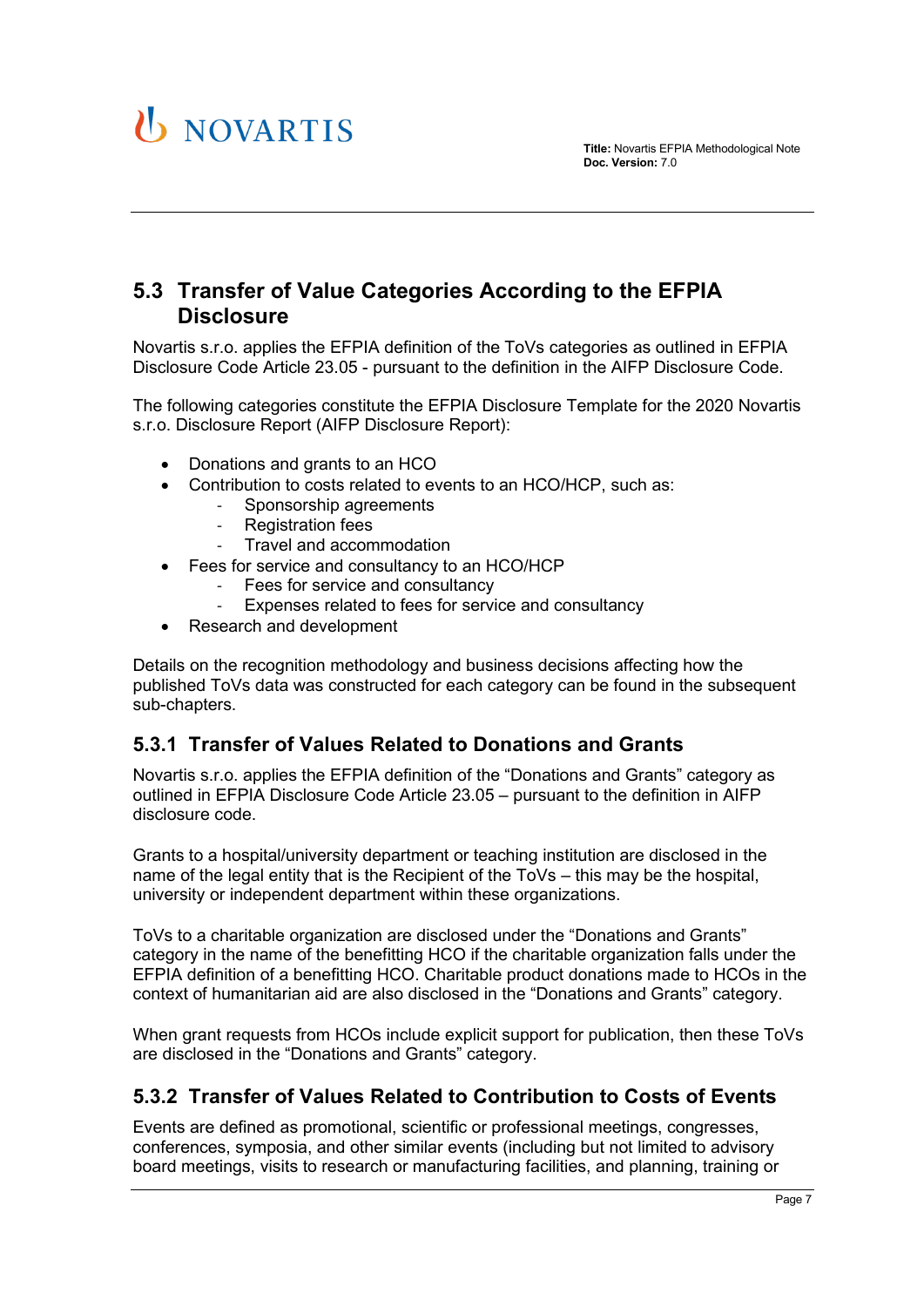

conducting of investigator meetings for clinical trials and non-interventional studies) organized or sponsored by or on behalf of Novartis s.r.o. pursuant to schedule 1 of the EFPIA Disclosure Code.

ToVs to participating HCPs/HCOs related to such events falling under the definition above are disclosed in the "Costs of Events" sub-categories "Sponsorship Agreements", "Registration Fees" or "Travel and Accommodation". ToVs that by exception fall into the "Fees for Service and Consultancy" or "Research and Development" categories are outlined in the respective chapters [5.3.3](#page-9-0) and [5.3.4.](#page-10-1)

<span id="page-7-0"></span>5.3.2.1 Transfer of Values Related to Contribution to Costs of Events – Sponsorship **Agreements** 

Novartis s.r.o. applies the EFPIA definition of the "Sponsorship Agreements" category as outlined in EFPIA Disclosure Code Article 23.05, following the principle that "Sponsorship Agreements" are formalized in contracts that describe the purpose of the sponsorship and the related direct or indirect ToV – pursuant to the definition in AIFP Disclosure Code.

In general, indirect sponsorship of an HCP through an HCO is disclosed under the "Sponsorship Agreements" category as payment to the HCO as first level Recipient of the ToV. This applies to the following categories: ToVs related to intermediaries selecting the faculty who acted as speakers or faculty at an event; ToVs related to advertising space, sponsoring of speakers/faculty, satellite symposia at congresses, courses provided by HCOs.

ToVs made through a professional conference organizer (PCO) as intermediary e.g. for the hire of booths or stand space on behalf of an HCO, are disclosed as ToVs either in the "Sponsorship Agreements" category or as "Fees for Services and Consultancy" – depending on the nature of the spend, in the name of the sponsored HCO as benefitting Recipient.

If the contract requires the HCOs to use some of the amount to invite a number of HCPs selected by Novartis s.r.o. to an event, the ToV is split and disclosed based on the ToVs category the amount was used for ("sponsoring agreements" of speakers/faculty; "registration fees" or "travel and accommodation") individually in the name of each HCP.

If an intermediary organized an event with sponsorship of Novartis s.r.o. on behalf of more than one HCO, the ToV is disclosed based on the actual ToV allocated to each benefitting HCO wherever possible. In cases where it was not possible to accurately allocate the ToVs to each HCO involved in the event, it was assumed that all HCOs had similar levels of involvement. In consequence, the ToV was divided by the number of HCOs, which would each be reported as having received their equal share of the ToVs.

Novartis s.r.o. discloses ToVs related to preceptorships considering that such nonpromotional independent "practical" training offered to HCPs by other HCPs or HCOs – typically in a specific disease area at a reputed teaching institution (faculty of medicine,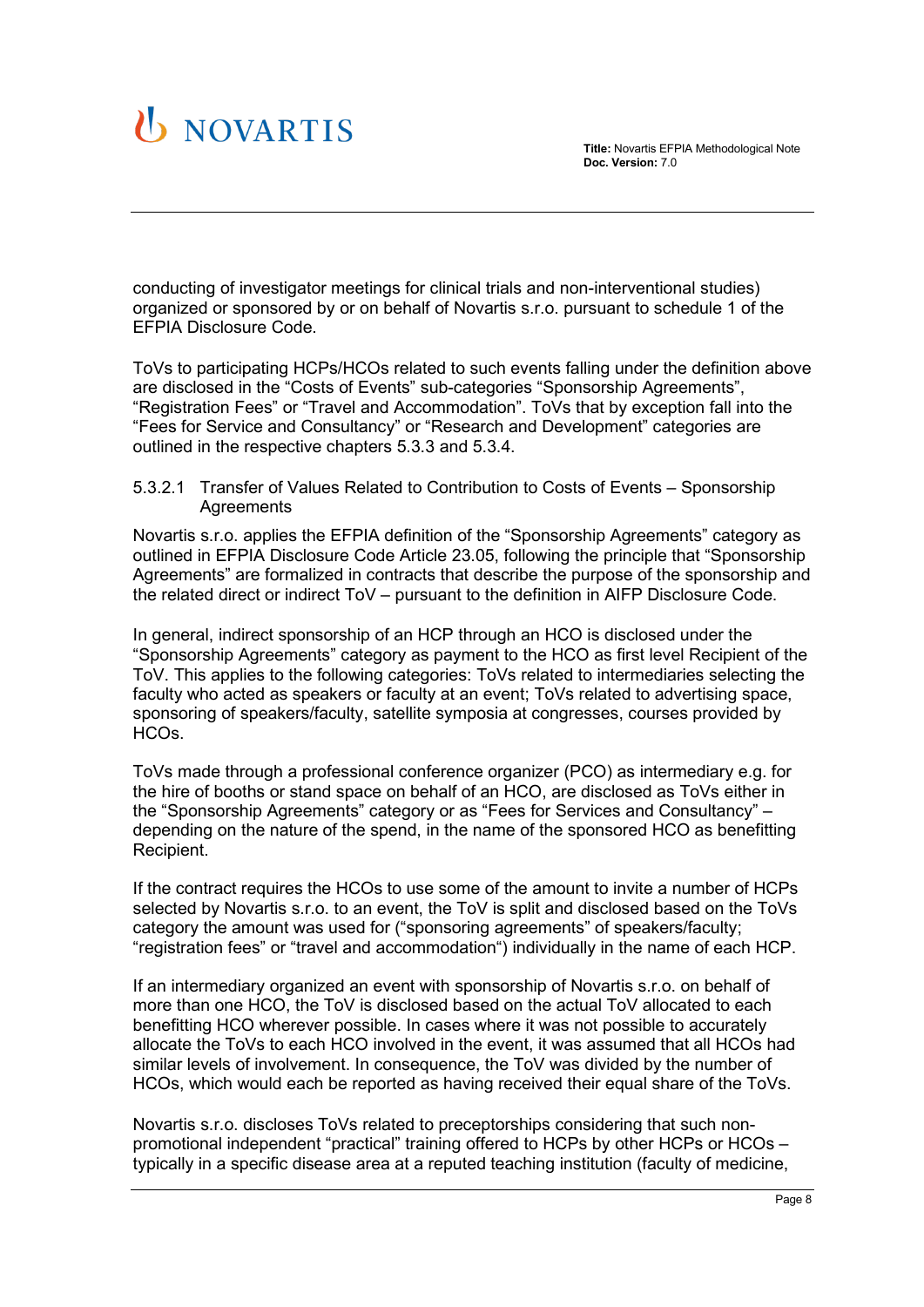university, university hospital) – falls under the definition of "Events" and is disclosed in the name of that contracting entity.

<span id="page-8-0"></span>5.3.2.2 Transfer of Values Related to Contribution to Costs of Events – Registration Fees

Novartis s.r.o. applies the EFPIA definition of the "Registration Fees" related to cost of events categories as outlined in EFPIA Disclosure Code Article 23.05 – pursuant to the national AIFP Disclosure Code.

In general (and for all types of events), whenever registration fees were charged for an event organized or sponsored by or on behalf of Novartis s.r.o. they are disclosed in the name of the benefitting HCP or HCO. The total amount of registration fees paid in a given year to a HCO should be disclosed on an individual basis (in the name of the HCO) under "Contribution to Costs of Events". The total amount of Registration Fees paid in a given year to a HCP who is the clearly identifiable Recipient is disclosed on an individual basis (in his/her name) under "Contribution to Costs of Events".

ToVs related to virtual congresses (e-congresses) are reported as actual spend. Aggregate spend is disclosed under the HCO in each country and is reported in "Registration Fees" category. Virtual congress vouchers given to HCPs will be disclosed under the final beneficiary (HCP).

#### <span id="page-8-1"></span>5.3.2.3 Transfer of Values Related to Contribution to Costs of Events – Travel & Accommodation

Novartis s.r.o. applies the EFPIA definition of the "Travel and Accommodation" related to cost of events categories - pursuant to the definition in AIFP Disclosure Code.

ToVs covered under the "Travel and Accommodation" category include costs of transportation (e.g. flights, trains, buses, taxis, etc., car hire tolls, parking fees) and accommodation (e.g. hotel, apartment, etc.).

In general, ToVs related to travel and accommodation are disclosed at first level Recipient basis. If the ToVs are made through an HCO or intermediary (third party), it will be disclosed at individual HCP level whenever possible (see chapter [5.1\)](#page-4-1).

ToVs related to travel and accommodation for a group of HCPs such as group transportation by bus are disclosed on an aggregate basis. If the mass transportation is shared by a group of HCPs who have their primary practice in different countries, the ToVs are disclosed in aggregate with the total cost divided equally among the planned number of benefitting HCPs per country.

In case the benefitting HCP partly bears the costs related to travel and accommodation net amount of the Novartis s.r.o. payment offset by payment from HCP is disclosed as ToV under the "Travel and Accommodation" category in the name of the HCP.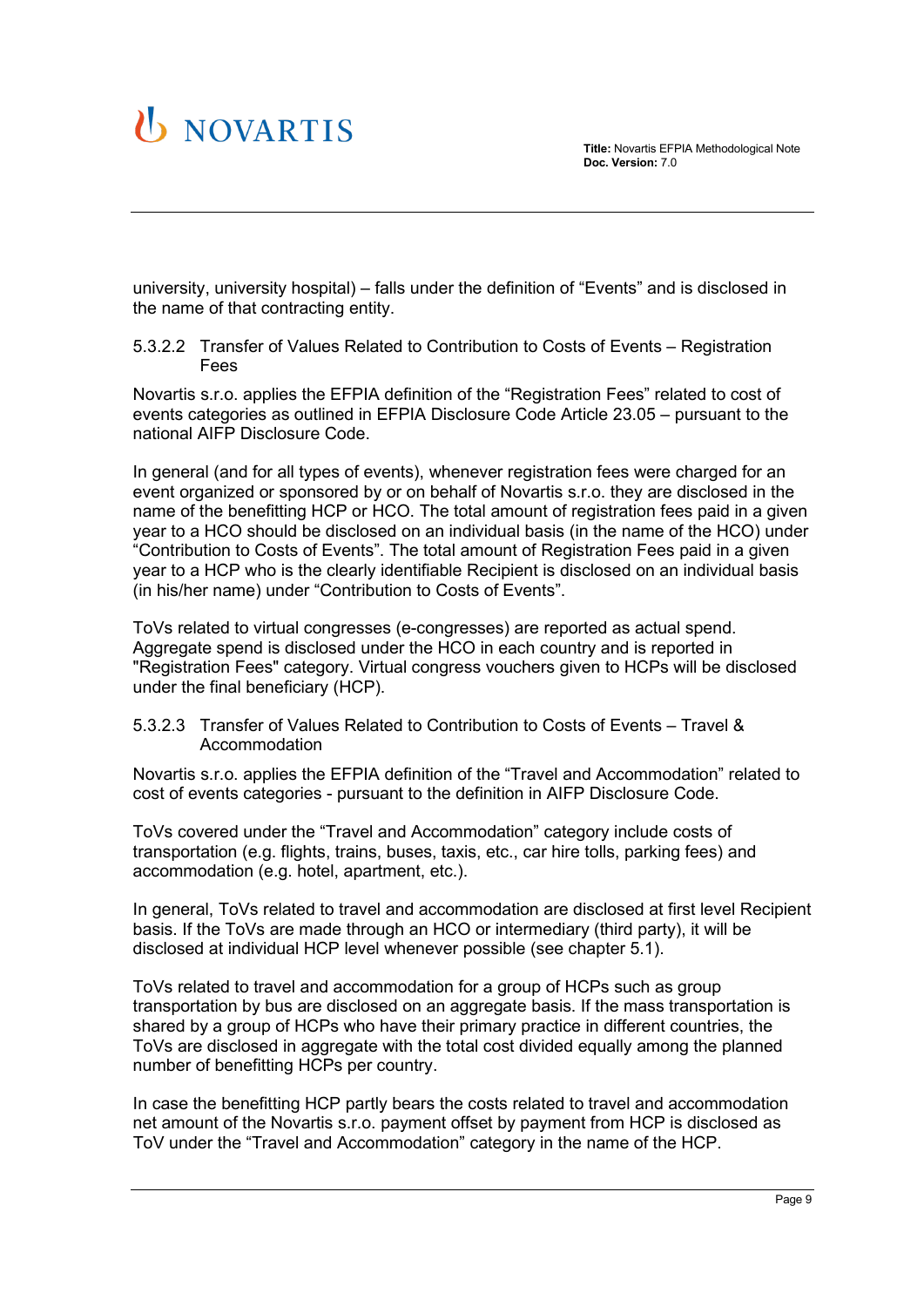

#### <span id="page-9-0"></span>**5.3.3 Transfer of Values Related to Contribution to Fees for Service and Consultancy**

<span id="page-9-1"></span>5.3.3.1 Transfer of Values related to Contribution to Fees for Service and Consultancy – Fees

Novartis s.r.o. applies the EFPIA definition of the "Fees for Service and Consultancy" category as outlined in EFPIA Disclosure Code Article 23.05 - pursuant to the definition in AIFP Disclosure Code.

ToVs covered under the "Fees for Service and Consultancy" category, whether made directly or through a third party to an HCP/HCO, include but are not limited to services performed in connection with third-party congresses, speakers' fees, speakers' trainings, medical writing, data analysis, development of education material, interviews e.g. on Novartis s.r.o. products or research, general consulting/advising, services by distributors, consultancy for tool/questionnaire selection or analysis.

Novartis s.r.o. has formalized such collaboration in a contract describing the purpose of ToVs. In general, the ToVs received by the contracting entity – which may be an HCP, a legal entity owned by an HCP (considered an HCO under the EPFIA Disclosure Code) or an HCO – are disclosed under the "Fees for Service and Consultancy" category in the name of that contracting entity.

ToVs related to market research studies for which the identity of the Recipient was known to Novartis s.r.o. are disclosed under the "Fees for Service and Consultancy" category. ToVs related to market research studies for which the identity of the HCP/HCO was not known to Novartis s.r.o. are not disclosed as the right of the respondents to remain anonymous is embodied in market research definitions and relevant codes of conduct worldwide.

ToVs related to medical writing and editorial support made directly or indirectly to an HCO/HCP are disclosed either under the "Fees for Service and Consultancy" in the name of the benefitting HCP/HCO or under the "Research and Development" category in aggregate form – pursuant to local law and regulations, or self-regulatory codes which the Member Companies have subscribed to. The following instances of medical writing and editorial support are covered under the "Fees for Service and Consultancy" category: case studies, congress write ups, article and abstracts, manuscripts, poster, clinical management guideline, supplements.

ToVs related to the following Research and Development related activities (see chapter [5.3.4\)](#page-10-1) but when they do not fall under the definition of Research and Development ToVs as stated by the EFPIA Disclosure Code and EFPIA HCP Code Article 15 are disclosed under the "Fees for Services and Consultancy" category in the name of the benefitting Recipient, for example: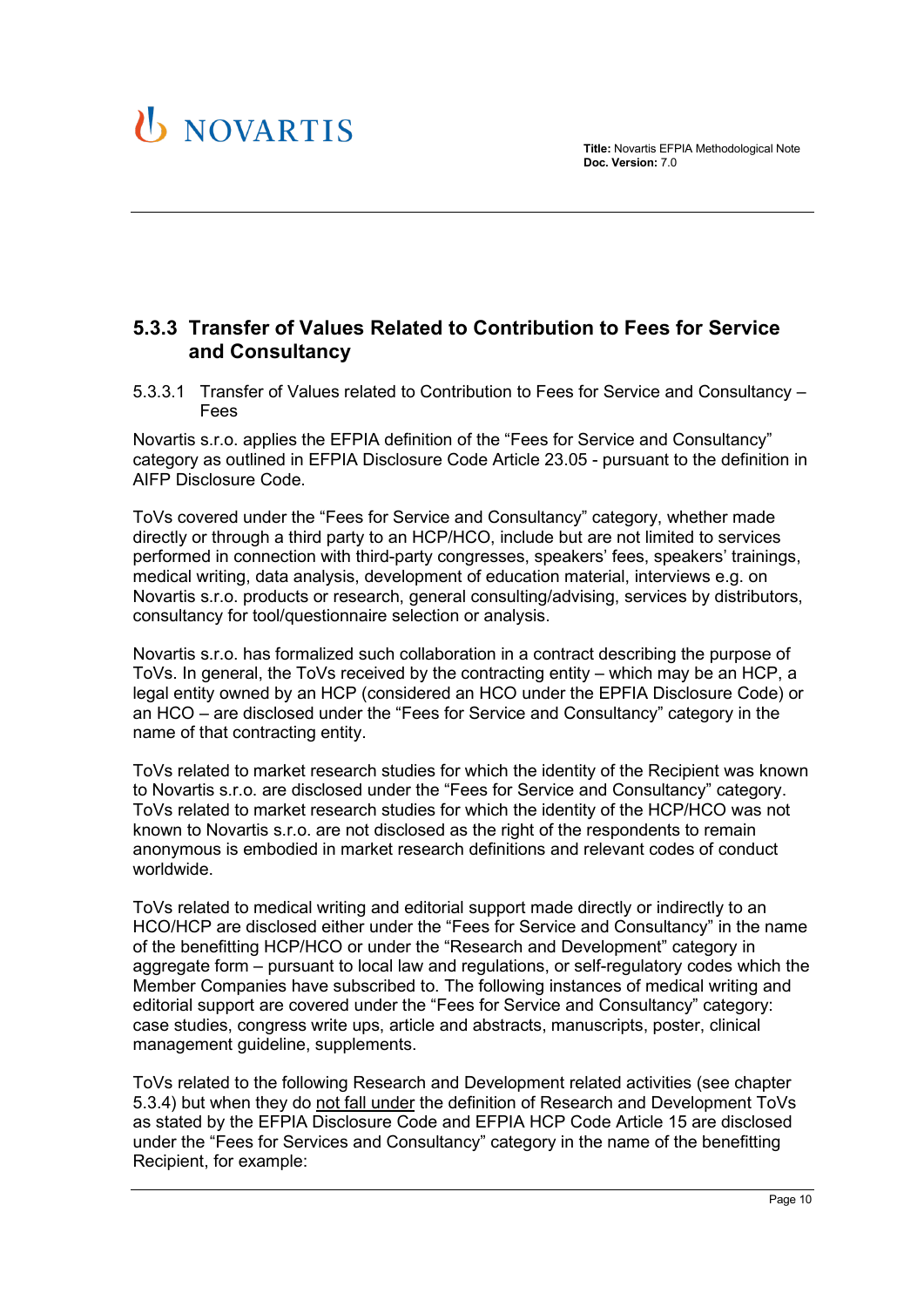

- Retrospective non-interventional studies not falling under the definition of Research and Development ToVs as per EFPIA Disclosure Code definition of Research and Development Schedule 1 and EFPIA HCP Code Article 15
- Investigator initiated trials, investigator sponsored trials and Investigator meeting, in the exceptional cased when such ToV do not fall under the definition of Research and Development mentioned above
- Activities contracted to Contract Research Organizations (CROs) where Novartis s.r.o. makes indirect ToVs to HCPs/HCOs but not falling under the EFPIA Research and Development definition
- Project activities related to e.g. disease area, mode of action, market placement, adjudication committees, speaker programs, scientific meetings, ethics committees, steering committee and advisory board activities not in scope of the EFPIA Research and Development definition
- ToVs related to consultancy for tool/questionnaire selection or analysis and reporting of results not in scope of the EFPIA Research and Development definition

<span id="page-10-0"></span>5.3.3.2 Transfer of Values related to Contribution to Fees for Service and Consultancy – Related Expenses

Novartis s.r.o. fully complies with the EFPIA definition of the "Fees for Service and Consultancy - Related Expenses" category as outlined in EFPIA Disclosure Code Article 23.05 - pursuant to the definition in the AIFP Disclosure Code.

In general, the ToVs amount related to expenses such as travel and accommodation cost associated with the activity agreed to in a "Fees for Service" or "Consultancy" contract do not constitute part of the fees itself; in consequence such ToVs are disclosed under the "Related Expenses" category in the name of the benefitting HCP/HCO.

In case such expenses were not material (e.g. of limited value), or when such expenses despite best effort could not be accurately disaggregated from the fees, such ToVs have been disclosed as part of the total amount of fees under the "Fees for Service or Consultancy" category.

#### <span id="page-10-1"></span>**5.3.4 Transfer of Values Related to Research and Development**

Novartis s.r.o. applies the EFPIA definition of the "Research and Development" category as outlined in EFPIA Disclosure Code – Definitions, the definition of non-clinical studies in the OECD Principles on Good Laboratory Practice, the definition of clinical trials and noninterventional studies (as defined in Directive 2001/20/EC and Section 15.01 of the HCP Code) - pursuant to the definition in AIFP Disclosure Code.

ToVs **related to the following Research and Development activities** are disclosed under the "Research and Development" category in aggregate form whenever they fall under the definition of Research and Development by the EFPIA Disclosure Code, for example: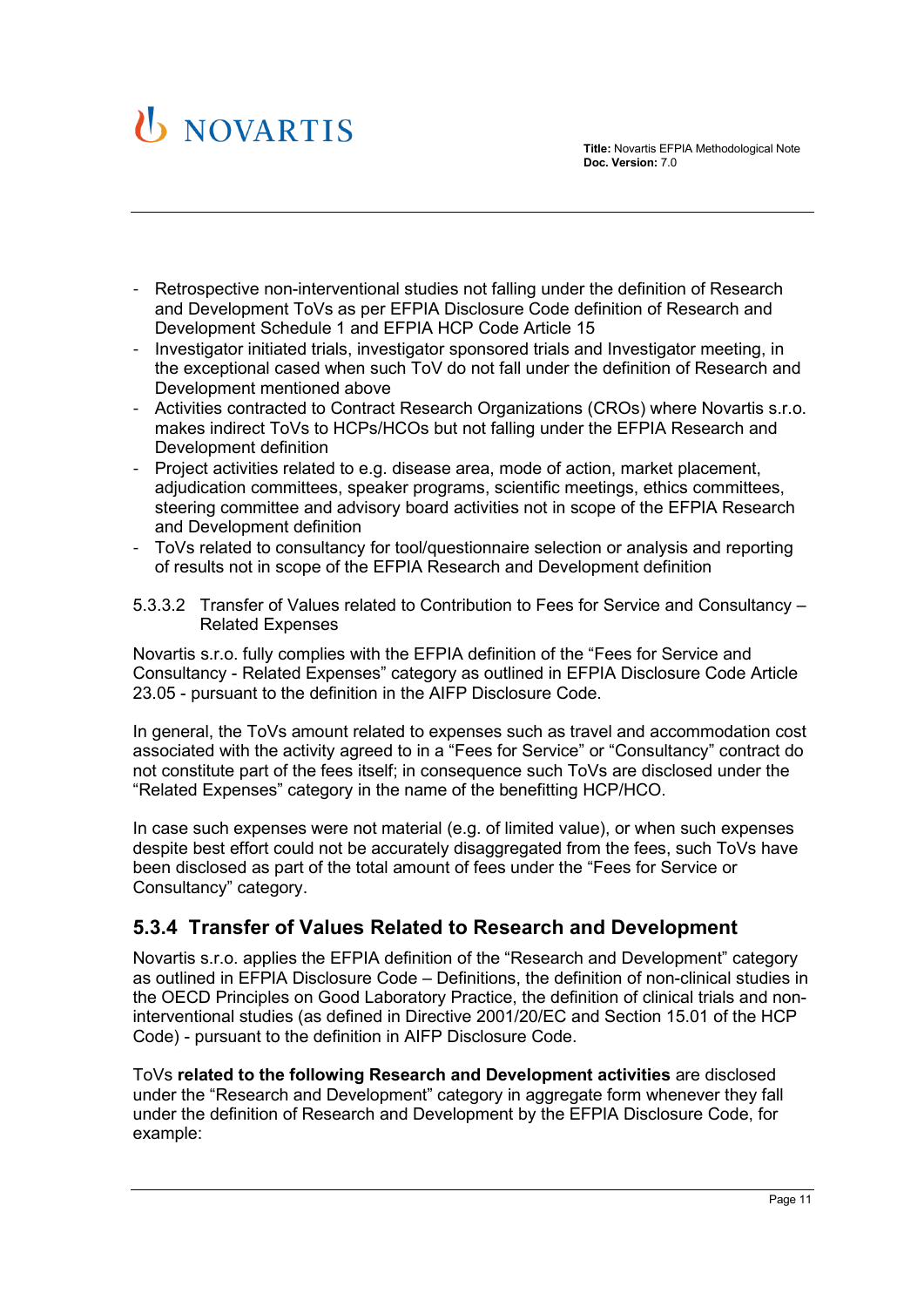

- Activities related to the planning or conduct of non-clinical studies, clinical trials or prospective non-interventional studies and that involve the collection of patient data from or on behalf of individual, or groups of HCPs specifically for the study (Section 15.01 of the HCP Code).
- IIT (Investigator initiated trials) and IST (Investigator sponsored trials since, although not initiated by Novartis s.r.o. they may benefit from Novartis s.r.o.
- Post marketing trials, investigator meetings in which case the total ToV amount is disclosed and in case of participating HCP from other countries, the total actual cost per meeting (incl. infrastructure, travel, logistic and with exclusion of meals whenever possible) is divided by the number of participants per country of practice
- Activities contracted to CROs, where Novartis s.r.o. makes indirect ToVs to HCPs/HCOs falling under the definition of Research and Development
- ToVs related to early stage research if falling under the definition of Research and Development in the EFPIA Disclosure Code

In case ToVs relating prospective and retrospective non-interventional studies cannot be distinguished, all non-interventional studies are disclosed on an individual basis.

ToVs made by or on behalf of Novartis s.r.o. **related to consultancy activities** are disclosed under the **"Research and Development" category** in aggregate form whenever they fall under the definition of Research and Development by the EFPIA Disclosure Code: consultancy activities related to the planning/conduct of non-clinical studies, clinical trial or prospective non-interventional studies, ethics committees, steering committee and advisory board activities related to the planning or conduct of non-clinical studies, clinical trial or prospective non-interventional studies, adjudication committees, speaker programs, scientific meetings.

ToVs related to **licensing fees** paid for the use of Clinical/Health Economics and Outcomes Research questionnaires and tools, if the questionnaires and tools are intended for use with an Research and Development project/study are reported in aggregate form under the "Research and Development" category.

The following instances of medical writing and editorial support (as defined in chapter [5.3.3\)](#page-9-0) are covered under the "Research and Development" category: investigator's brochure (trials), clinical study report (trials), clinical report, safety report; generally all types of medical writing related to clinical trials or related to Research and Development activities.

## <span id="page-11-0"></span>**6. Measures Taken to Ensure Compliance with Data Privacy Requirements**

This chapter describes measures taken by Novartis s.r.o. to ensure compliance with data privacy regulations, rules on consent collection and managing of relevant information in compliance with relevant internal rules, data privacy laws and regulations.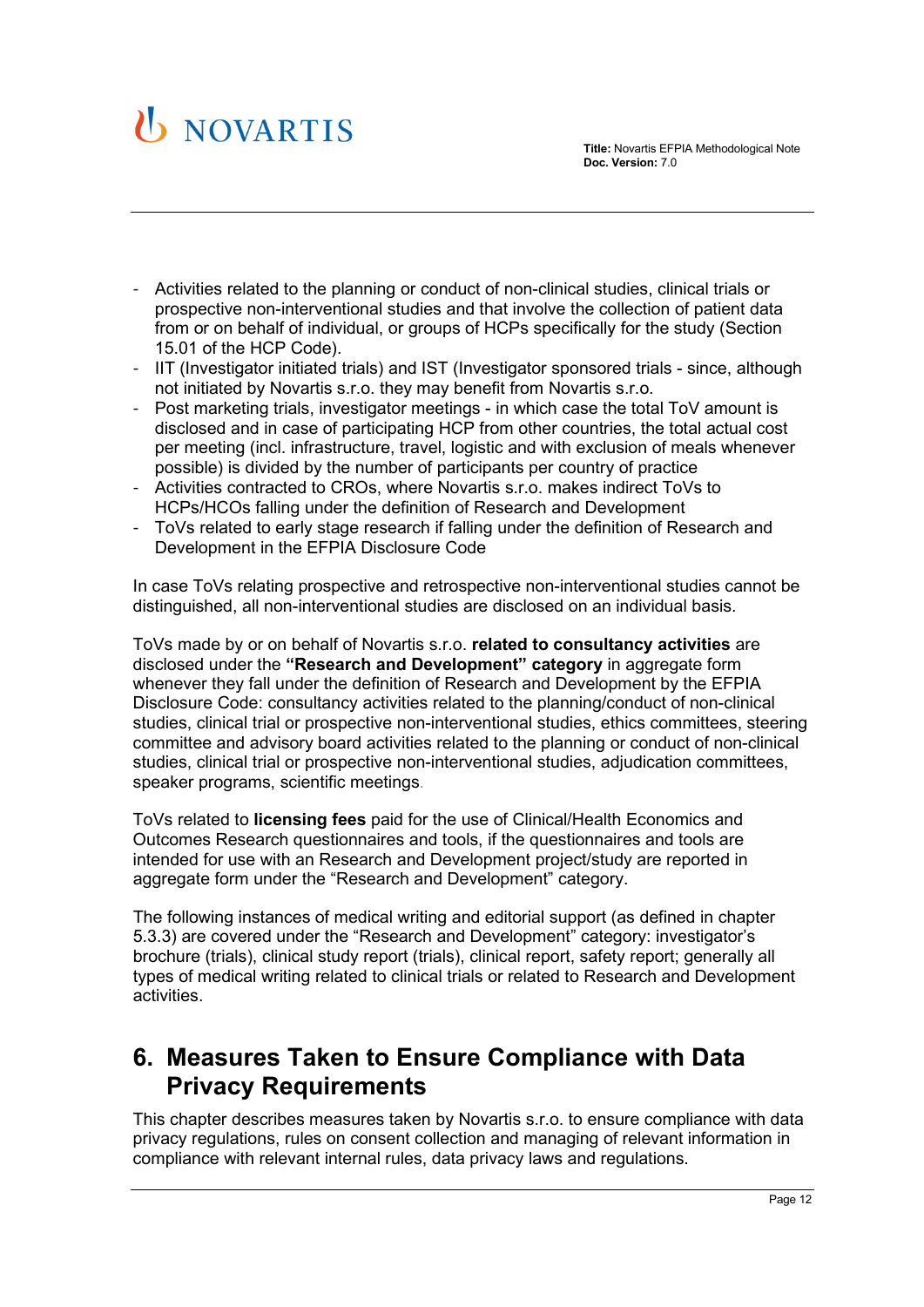

Based on local AIFP Methodology Section 5(2)(b) Act No. 101/2000 Coll. ., the Protection of Personal Data, as amended). If such agreement is concluded (in writing), the Healthcare Professional's consent is nor needed and cannot be therefore revoked.) on Disclosure there are two possibilities of consent collection:

According to the standpoint of the Office for Personal Data Protection which AIFP received in reply to its questions, it is possible to make use of a legal dispensation from the obligation to obtain consent from each Healthcare Professional, provided an agreement between the Healthcare Professional and an AIFP Member Company contains a provision to the effect that processing of personal data is necessary for the purposes of the agreement obtaining the consent from the healthcare professional with processing of personal data.

Novartis s.r.o. is obtaining the consent from the healthcare professional.

#### <span id="page-12-0"></span>**6.1 Safeguarding Measures to Address Lawful Collection, Processing and Transfer of HCPs´ Personal Data**

Data privacy refers to the individual's fundamental right to control the use of, access to and disclosure of information that describes or identifies the individual ("personal Information"). To fulfil the transparency disclosure requirements, it is necessary to collect, process and disclose such personal data within and outside of Novartis s.r.o. This data will be published for 3 years in public domain and stored for a minimum of 5 years on record by the Novartis s.r.o. (publishing affiliate). The disclosure of such personal information by Novartis s.r.o. is at all times limited to the intended purposes.

In case personal data had to be transferred from countries to the central Novartis Transparency data repository manually (e.g. Excel) or via interfaces, applicable local regulations for the transfer were assessed at local level and managed accordingly. Where required, the transfer of data to a third country (outside the EU/EEA) was approved by the data controller´s Novartis s.r.o. country data protection authority (e.g. Information Commissioner).

### <span id="page-12-1"></span>**6.2 Consent Collection**

Consent for the publication of the ToVs was obtained and documented as such before disclosing the data on an individual HCP/HCO level where applicable[3](#page-12-2). Consent management procedures were conducted in alignment with the Internal data protection procedure/policy.

Consent was obtained either on Recipient level for all ToVs during a given period of time not shorter than one full year or on spend level for each interaction or single ToVs.

<span id="page-12-2"></span><sup>&</sup>lt;sup>3</sup> New EU Regulation (GDPR) lays down rules relating to the protection of natural persons with regard to the processing of personal data.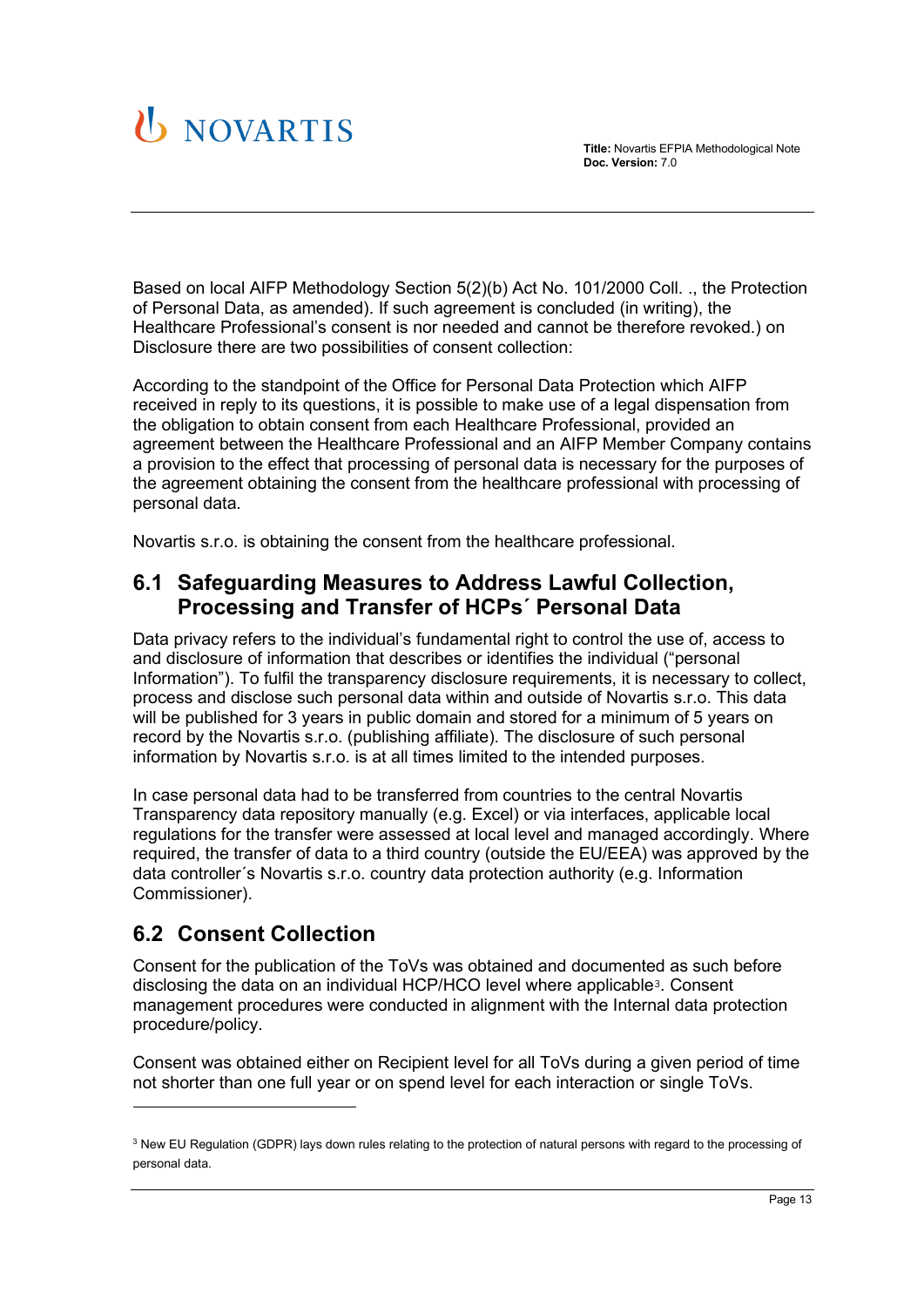

**Title:** Novartis EFPIA Methodological Note **Doc. Version:** 7.0

Novartis s.r.o. decided to obtain new consents in case of new engagement for 2020, the previous consents are valid for 5 years.

Novartis s.r.o. does not accept partial consent or split disclosure.

In case consent was either not given by the Recipient or not documented sufficiently to prove the existence of consent, ToVs are disclosed on aggregate level only.

In the event of death of an HCP by the time of disclosure (by the publication date) the ToV is reported in aggregate.

HCP has a right to withdraw the consent. Consent withdrawal has been assessed according to the relevant Novartis s.r.o local data privacy laws The Czech law on protection of personal data 101/2000 as amended.

Any alternative way to manage individual publication of ToV (for example based on a different legal ground than the consent) is discussed with and assessed by the local Data Privacy Head.

## <span id="page-13-0"></span>**7. Financial Aspects**

This chapter focusses on the financial aspects related to recognition methodology and business decisions associated with the collection and disclosure of the ToVs information.

Novartis s.r.o. complies with the pharma and oncology division accounting principles and the financial disclosure methodology - pursuant to the definition in AIFP Disclosure Code.

Novartis s.r.o. decided to apply the following rules for ToVs payment dates based on type of ToVs: direct ToVs are disclosed based on the date the payment has been cleared via banking system. Indirect ToVs related to events such as congresses for which the dates of (in kind) expenses differ from the date(s) the event took place, are disclosed using the date of the last day of the event.

Novartis s.r.o. discloses ToVs net amount only. If VAT cannot accurately be excluded, the full ToV amount is disclosed. Where income tax or equivalent is withheld by Novartis s.r.o. on amounts earned by the HCP then the ToV will include these amounts.

Currency treatment – foreign currency ToVs will be converted using actual exchange rates in agreement with the accounting policy of the Novartis s.r.o. ToVs will be disclosed in the local currency of the country where the disclosing entity is located. For direct and indirect ToVs, the foreign currency is converted to the local currency of the disclosing entity based on the transaction date. For cross-border ToVs, the foreign currency is converted to the local currency of the disclosing entity based on the average rate for the month in which the ToV occurred, using the Novartis Treasury rates.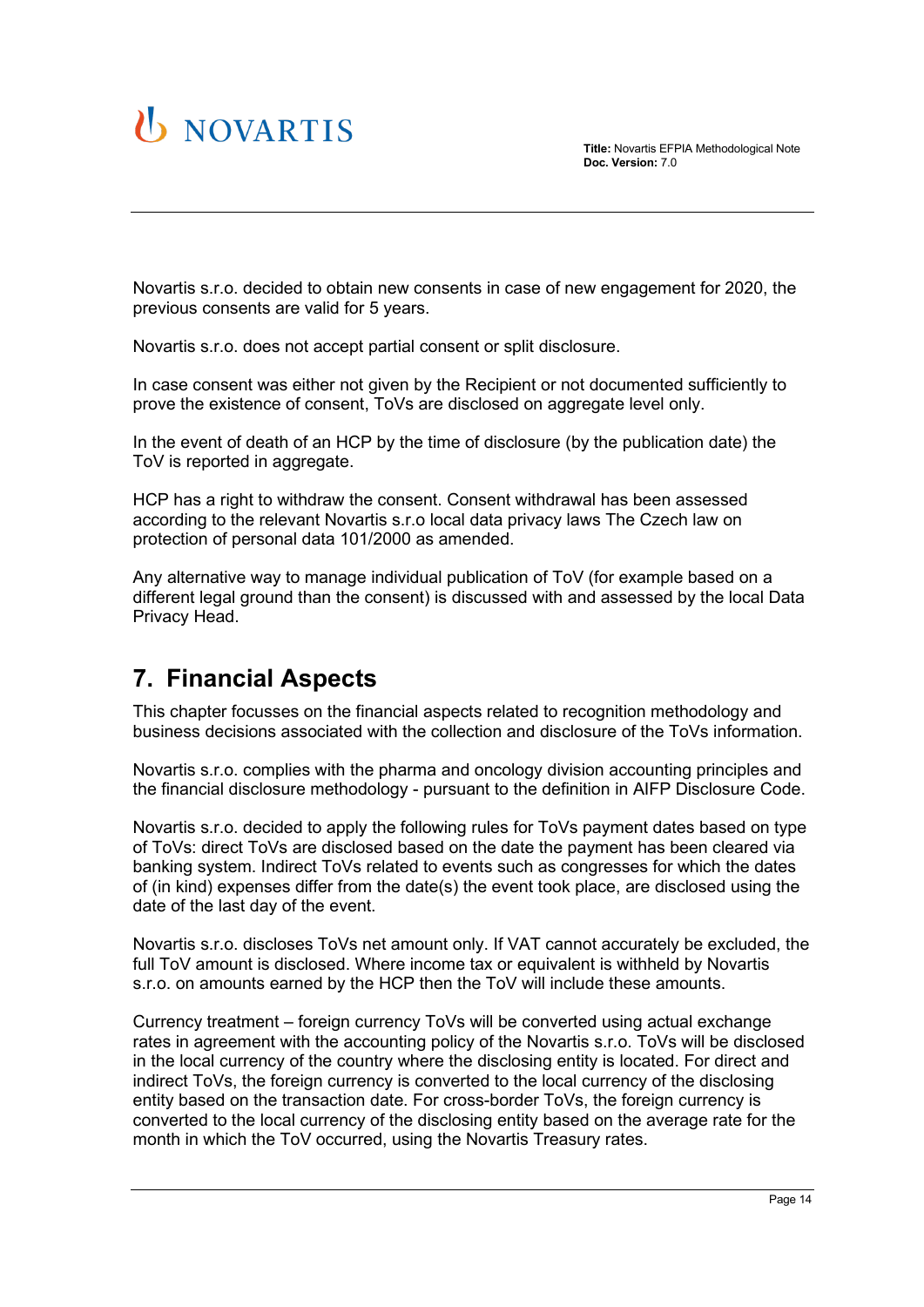

In case of cross-border ToVs as defined in chapter 5.2, direct ToVs will be recognized when the payment has been cleared via the banking system and indirect ToVs will be related to the end date of the event.

In case of multi-year contracts, ToVs are recognized based on the date the payment has been cleared via the banking system.

When affiliate realizes that the published disclosure report is missing data, i.e., ToV has not been reported, missed ToV shall be reported in aggregate/ on individual level, based on consent level in a revised (updated) report in the same disclosure cycle. In case affiliate includes ToV from previous year in current year disclosure, this must be mentioned in the methodological note.

## <span id="page-14-0"></span>**8. Published Data**

Novartis s.r.o. applies the EFPIA definition of "Form of Disclosure" as outlined in EFPIA Disclosure Code Article 23.4 - pursuant to the definition in the AIFP Disclosure Code.

Updates of published data are conducted on at least quarterly basis to allow for reflection of data updates or consent withdrawal after disclosure submission. Pre-dislosure process for Novartis s.r.o. includes the predisclosure letter with all ToV related to the individual HCP with the consent printed directly from the internal disclosure system. Novartis s.r.o will ask for the HCP´s confirmation about all ToV with Novartis s.r.o for a specific year.

HCP has a right to withdraw the consent in written to the common address **privacy.cz@novartis.com.** Consent withdrawal is with retroactive effect and Novartis s.r.o. has to change the Disclosure report at lAIFP platform properly and as soon as possible. Dispute person´s telephone number is a part of the pre-disclosure letter. Novartis s.r.o Consent withdrawal has been assessed according to the relevant Czech data privacy laws. Regulation that applies: Law on personal data protection 101/2000 as amended.

This data will remain published for 3 years in public domain and stored for a minimum of 5 years on record by the publishing affiliate.

## <span id="page-14-1"></span>**9. Acronyms and Abbreviations**

This chapter includes a list of acronyms, abbreviations and definitions for documentation purpose, based on the Schedule 1 of the EFPIA Disclosure Code whenever possible:

- **Contract Research Organization (CRO):** an organization that provides support to the pharmaceutical, biotechnology, and medical device industries in the form of research services outsourced on a contract basis.
- **Healthcare Professional (HCP):** Any natural person that is a member of the medical, dental, pharmacy or nursing professions or any other person who, in the course of his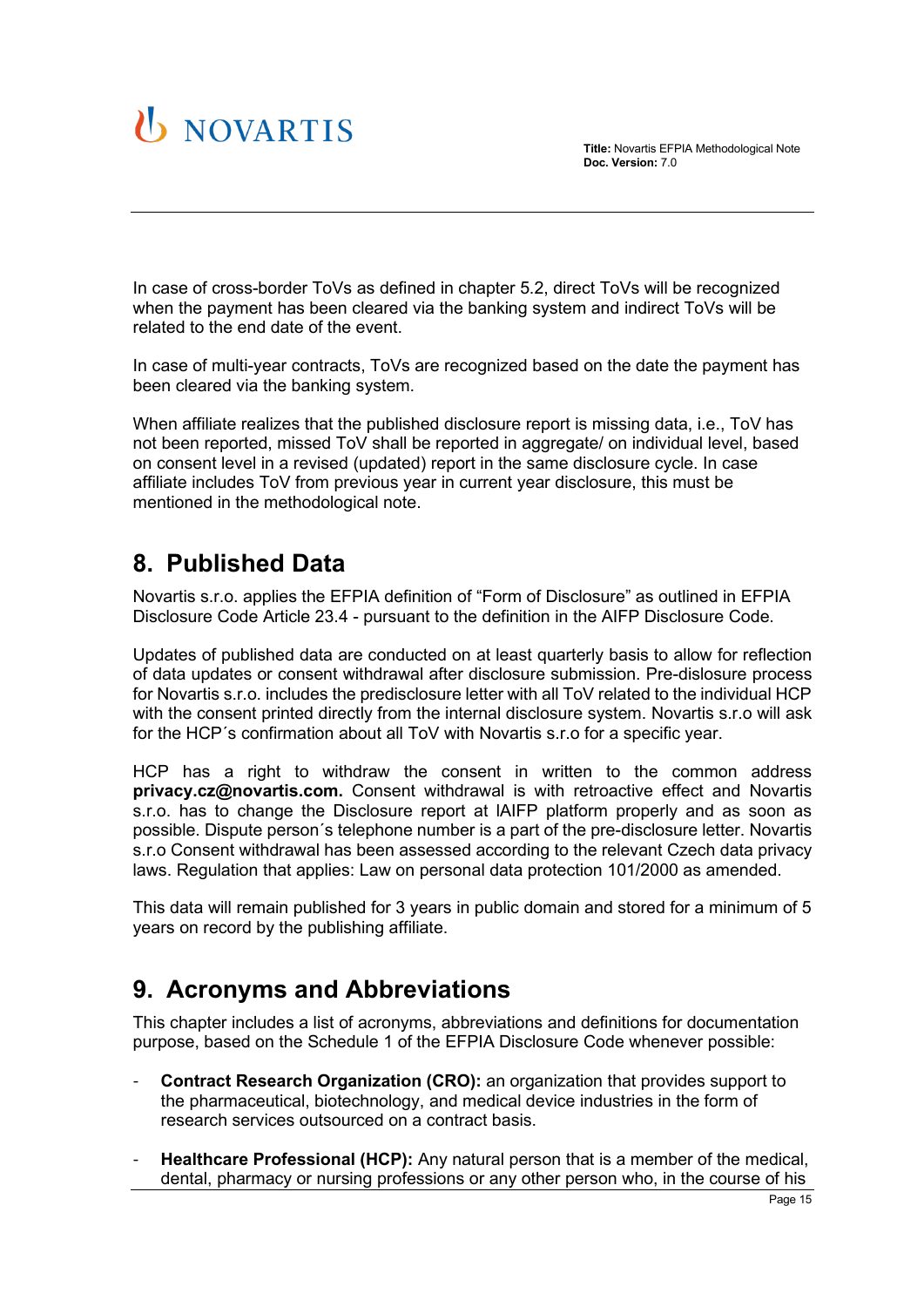

or her professional activities, may prescribe, purchase, supply, recommend or administer a medicinal product and whose primary practice, principal professional address or place of incorporation is in Europe. For the avoidance of doubt, the definition of HCP includes: (i) any official or employee of a government agency or other organization (whether in the public or private sector) that may prescribe, purchase, supply or administer medicinal products and (ii) any employee of a Member Company whose primary occupation is that of a practicing HCP, but excludes (x) all other employees of a Member Company and (y) a wholesaler or distributor of medicinal products.

- **Healthcare Organization (HCO):** Any legal person (i) that is a healthcare, medical or scientific association or organization (irrespective of the legal or organizational form) such as a hospital, clinic, foundation, university or other teaching institution or learned society (except for patient organizations within the scope of article 21 of the EFPIA Disclosure Code) whose business address, place of incorporation or primary place of operation is in Europe or (ii) through which one or more HCP provide services.
- **Member Associations:** as defined in the EFPIA Statutes, means an organisation representing pharmaceutical manufacturers at national level whose members include, among others, research-based companies. Collectively, the national Member Associations or their constituent members, as the context may require, are bound by the EFPIA Code.
- **Member Companies:** as defined in the EFPIA Statutes, means research-based companies, developing and manufacturing Medicinal Products in Europe for human use.
- **Professional Conference Organizer (PCO):** a company which specializes in the organization and management of congresses, conferences, seminars and similar events.
- **Recipient:** Any HCP or HCO/PCO as applicable, in each case, whose primary practice, principal professional address or place of incorporation is in Europe.
- **Research and Development ToVs:** ToVs to HCPs or HCOs related to the planning or conduct of (I) non-clinical studies (as defined in OECD Principles on Good Laboratory Practice); (ii) clinical trials (as defined in Directive 2001/20/EC); or (iii) noninterventional studies that are prospective in nature and that involve the collection of patient data from or on behalf of individual, or groups of, HCPs specifically for the study (Section 15.01 of the HCP Code).
- **Transfers of Value (ToVs):** Direct and indirect transfers of value, whether payments, in kind or otherwise, made, whether for promotional purposes or otherwise, in connection with the development and sale of prescription-only Medicinal Products exclusively for human use. Direct transfers of value are those made directly by a Member Company for the benefit of a Recipient. Indirect transfers of value are those